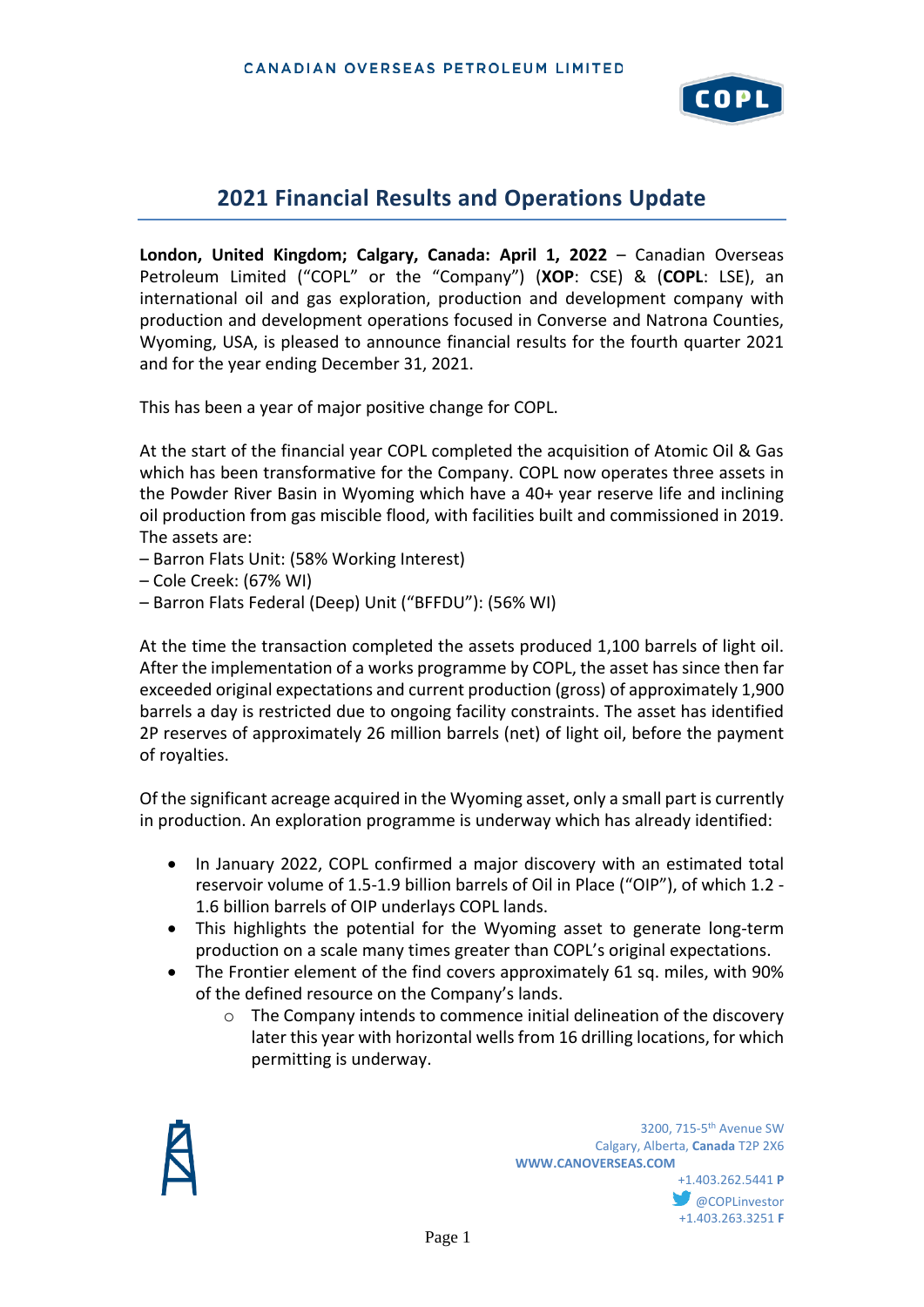o COPL's operating affiliate, Southwestern Production Corp, is in the process of securing a drilling rig for the delineation drilling program and the planned drilling program of 8 additional production wells and 1 injection well at its producing Barron Flats Shannon Field.

## **Fourth Quarter 2021 Financial Highlights:**

- Net crude oil sales before royalties averaged 1,094 bbls/d as compared to 1,071 bbls/d in the third quarter of 2021, which has been limited due to facility constraints.
- Petroleum sales, net of royalties were \$5.8 million offset by a \$1.4 million realized loss on crude oil hedge contracts as compared to \$5.2 million offset by a \$0.6 million realized loss on crude oil hedge contracts in the third quarter of 2021.
- Realized a gain of \$1.6 million on butane hedge contracts as compared to a gain of \$1.1 million in the third quarter of 2021, with respect to the miscible flood injection program.
- The operating netback was \$43.97/bbl, which included a \$2.76/bbl net realized gain on crude oil and butane commodities contracts as compared to \$26.85/bbl, which included a \$4.31/bbl realized loss on crude oil and butane commodities contracts in the third quarter of 2021.

## **2021 Financial Highlights:**

- Net crude oil sales before royalties averaged 972 bbls/d which has been limited due to facility constraints.
- Petroleum sales, net of royalties were \$15.0 million offset by a \$2.3 million realized loss on crude oil hedge contracts.
- Realized a gain of \$2.8 million on butane hedge contracts with respect to the miscible flood injection program.
- The operating netback was \$33.10/bbl, which included a \$1.92/bbl net realized gain on crude oil and butane commodities contracts.

### **COPL's Objectives for 2022:**

- Complete the consolidation of available interests in the Wyoming assets.
- Re-finance COPL America Inc's credit facility to reduce the Company's cost of capital.
- Optimize and increase oil production at the operated Barron Flats Shannon Unit miscible flood.
- Commence Phase 1 of the delineation of the Barron Flats Deep Oil discovery.
- Maintain the Company's ESG operating credentials.

**Arthur Millholland, President & CEO, commented:** "We delivered on our 2021 objectives and with the recent discovery COPL is very well placed to fully capitalize on the opportunity it has. This has been a transformative year and we look to the future with renewed confidence."



**W** @COPLinvestor +1.403.263.3251 **F**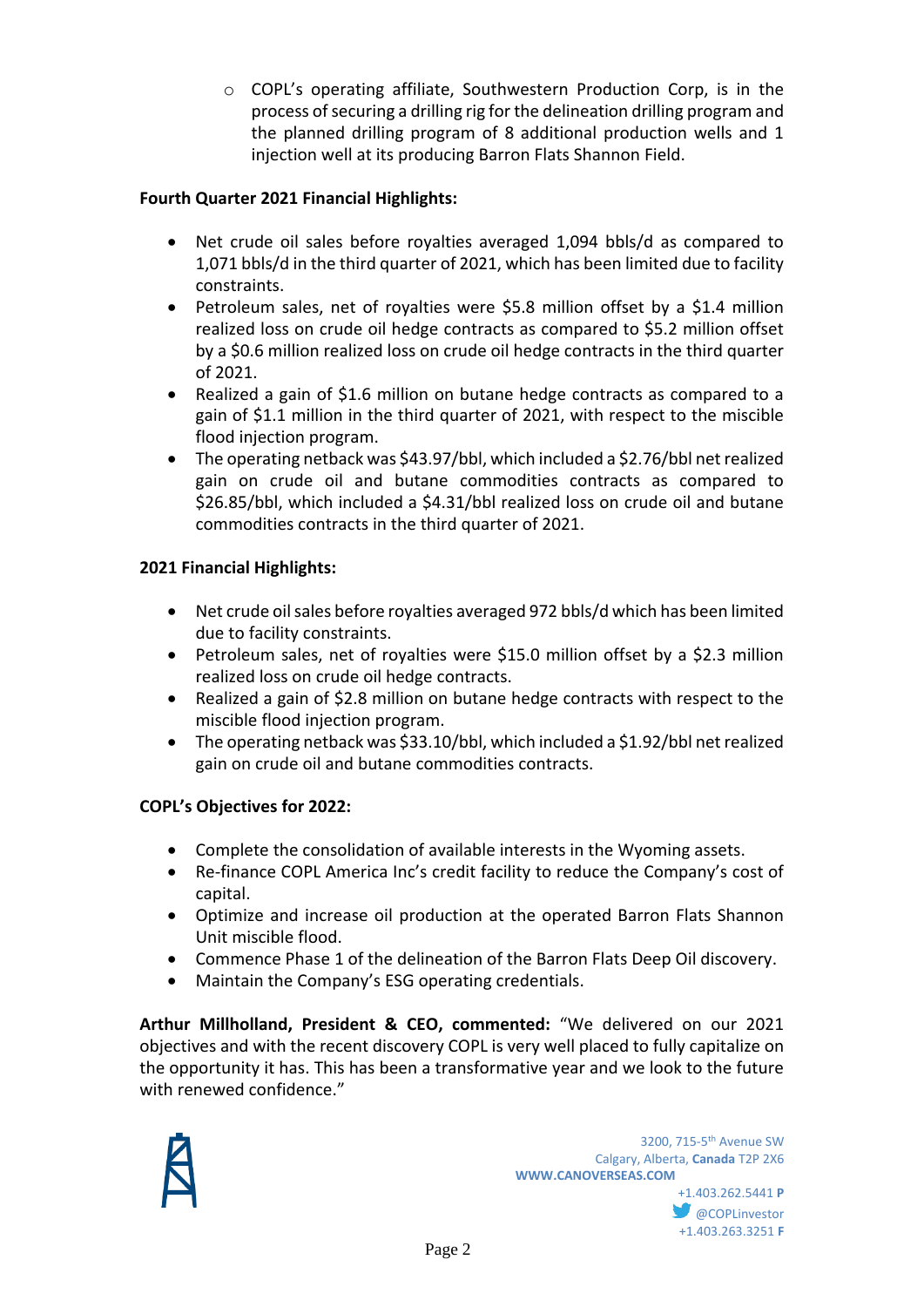The financial results and associated annual regulatory filing documents, including the Financial Statements, Management's Discussion and Analysis, and the Annual Information Form which includes the Statement of Reserves Data and Other Oil and Gas Information (National Instrument 51-101 Forms 51-101F1, 51-101F2, 51-101F3), for the year ending December 31, 2021, can be viewed under the Company's name at [www.sedar.com](http://www.sedar.com/) or at the Company's website at [www.canoverseas.com.](http://www.canoverseas.com/)

## **About the Company:**

COPL is an international oil and gas exploration, development and production company actively pursuing opportunities in the United States with operations in Converse and Natrona Counties Wyoming, and in sub-Saharan Africa through its ShoreCan joint venture company in Nigeria, and independently in other countries.

## **For further information, please contact:**

**Mr. Arthur Millholland, President & CEO Mr. Ryan Gaffney, CFO** Canadian Overseas Petroleum Limited Tel: + 1 (403) 262 5441

**Cathy Hume** CHF Investor Relations Tel: +1 (416) 868 1079 ext. 251 Email: cathy@chfir.com

#### **Charles Goodwin**

Yellow Jersey PR Limited Tel: +44 (0) 77 4778 8221 Email: copl@yellowjerseypr.com

The Common Shares are listed under the symbol "XOP" on the CSE and under the symbol "COPL" on the London Stock Exchange.

*This news release contains forward-looking statements. The use of any of the words "initial, "scheduled", "can", "will", "prior to", "estimate", "anticipate", "believe", "should", "forecast", "future", "continue", "may", "expect", and similar expressions are intended to identify forward-looking statements. The forward-looking statements contained herein are based on certain key expectations and assumptions made by the Company, including, but not limited to, the ability to raise the necessary funding for operations, delays or changes in plans with respect to exploration or development projects or capital expenditures. Although the Company believes that the expectations and assumptions on which the forward-looking statements are based are reasonable, undue reliance should not be placed on the forward-looking statements since the Company can give no assurance that they will prove to be correct since forward-looking statements address future events and conditions, by their very nature they involve inherent risks and uncertainties most of which are beyond the control of Canadian Overseas* 



**1200, 715-5<sup>th</sup> Avenue SW** 3200, 715-5<sup>th</sup> Avenue SW Calgary, Alberta, **Canada** T2P 2X6 **WWW.CANOVERSEAS.COM**

> +1.403.262.5441 **P @COPLinvestor** +1.403.263.3251 **F**